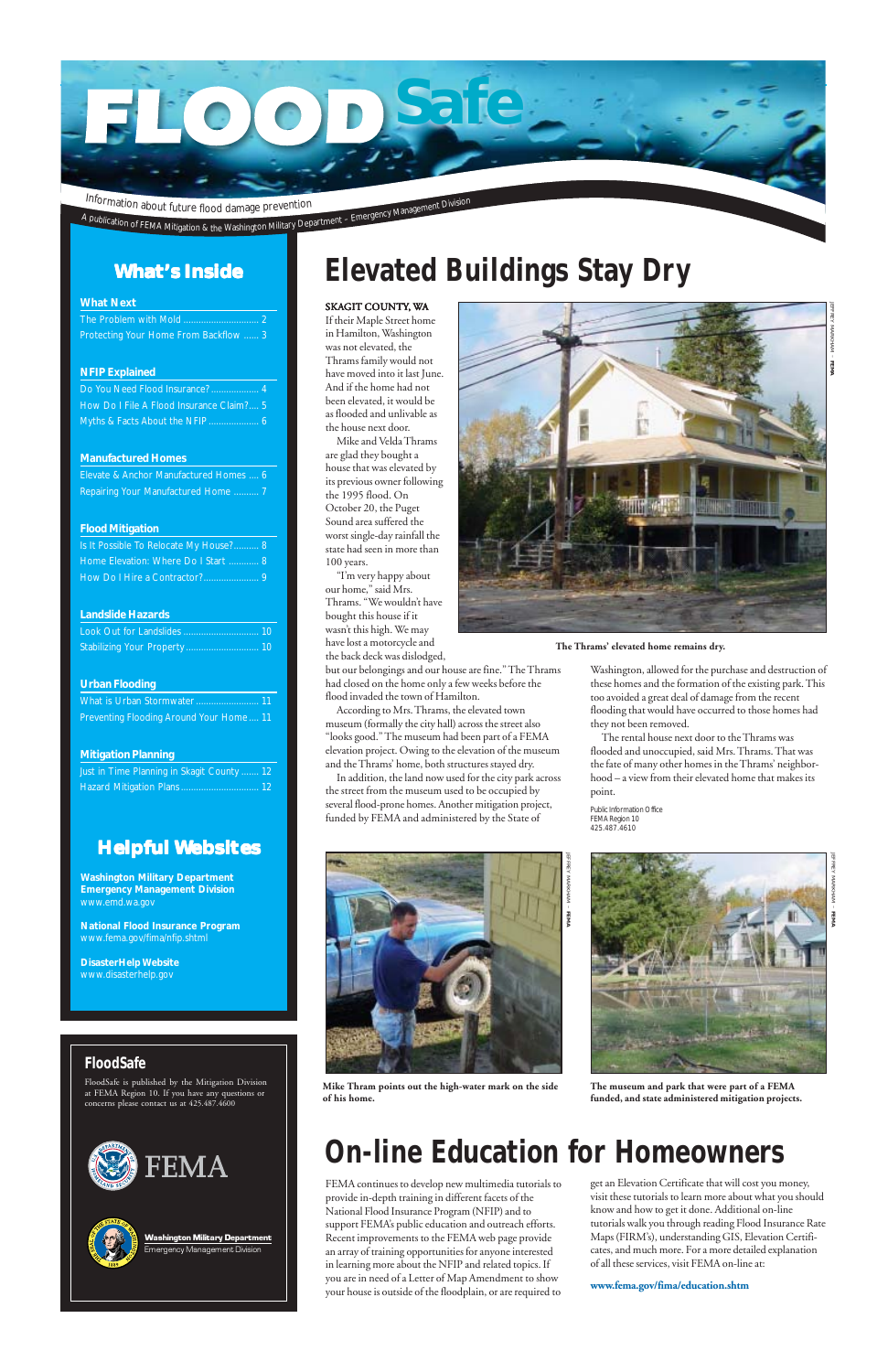# **Pumping Out a Flooded Basement**

# **Cleaning Up & Drying Out Your Home**

## **The Problem with Mold**

One problem that often occurs after a flood is the

development of mold. Mold growths, or colonies, can start to grow on a damp surface within 24 to 48 hours. Molds digest organic material, eventually destroying the material they grow on. In addition to the damage molds can cause in your home they can also cause mild to severe health problems.

If your home has water damage due to flooding, sewage backup, plumbing or roof leaks, damp basement, overflows from sinks or bathtub, or high humidity, mold and mildew will develop within 24-48 hours of water exposure. Even worse, it will continue to grow until steps are taken to eliminate the source of moisture and effectively deal with the mold problem. FEMA now offers a publication called "Dealing with Mold and Mildew in Your Flood Damaged Home." This booklet will help you determine the severity of your mold problem. It will also provide steps you can take to make your house normal again. This booklet is available in a printable Adobe Acrobat (PDF format) document online at this address:

**www.fema.gov/pdf/reg-x/mold\_mildew.pdf**

If your basement is flooded, don't rush to pump it out. Water in the ground outside your house is pushing hard against the outside of your basement walls, and the water inside your basement is pushing right back (Figure A). If you drain your basement faster than the water outside drains out of the ground, the outside pressure will be greater than the inside pressure. This unequal pressure may cause the floor to crack then buckle and the walls to crack and possibly collapse (Figure B).

### **How to Safely Pump Water Out of Your Basement**

- Never go into a flooded basement unless you are sure the electricity is off.
- Start pumping the water out of the basement when floodwaters no longer cover the ground around the outside perimeter of the house.
- Gasoline engines create deadly carbon monoxide exhaust fumes, so don't use them indoors.
- Pump the water level down 2 to 3 feet. Mark the level, and wait overnight.
- Check the water level the next day. If the water level went back up over your mark, it is still too early to drain your basement.
- Wait 24 hours, then pump the water down 2 to 3 feet again. Mark the level and check it the next day.
- When the water stops rising, pump down another 2 to 3 feet and wait overnight. Repeat steps 4 and 5 until all water is pumped out of the basement.

### **What to Do After Draining Your Basement**

• Disinfect the floors and walls to remove bacteria left from the floodwaters.





Figure A Figure B

- Before turning the power back on, check any electrical service that may have been damaged. Replace any wiring, switches, and/or outlets that were submerged or got wet during the flood.
- Remove heating and air conditioning vents or registers as soon as possible and hose out the ductwork. Flooded ducts contain mud and bacteria. Ductwork comprised of flexible hose cannot be hosed out; you must replace it.
- Check your water system for loose pipes and leaks.
- Check your water supply to be certain it is not contaminated.
- Check all drains and other utilities for damage from the floodwaters.

If your house or its understructure have been under water from the recent flooding, you will need to take important steps to clean out bacteria and mold, and dry the building out thoroughly.

## **Steps for drying out the house**

- Turn off the main power.
- Open up the house to allow moist air to escape.
- Remove all wet furniture, contents and carpets or rugs. If you decide to keep some of these items

they must be cleaned and disinfected.

• Discard all contaminated food products.

**Interior Walls:** Interior plaster walls will need to be drained if they are still holding water. Remove the baseboard trim and drill holes about 2" above the floor to let the water out. The holes can be hidden behind the reinstalled baseboards. Flood soaked sections of wallboard will usually have to be removed and thrown away. Paneled walls can usually be dried out by prying out the bottom corner of the paneling and propping it out away from the wall studs.

**Exterior Walls:** Insulation in exterior walls will hold moisture and bacteria. It is important to remove any flood soaked insulation as soon as possible so the other building materials can dry out properly. Batt insulation and blown-in insulation cannot be reused in your repairs and must by thrown away. Rigid foam insulation can be removed and disinfected. Once it is completely dry it can be reinstalled in the wall cavity. Once the insulation is removed the wall must be disinfected and thoroughly dried. Dehumidifiers and portable heaters can speed this process up.

**Floor Framing:** If the flood waters got into your floor framing but not into your house you will need to check for wet floor insulation. Wet floor insulation must be removed and the framing disinfected and dried out in the same manner as the walls.

**Disinfecting:** Disinfect all surfaces that were soaked by flood waters with "disinfecting" or "sanitizing" products. An alternative is to use a mixture of ¼ cup liquid chlorine bleach mixed into one gallon of water. Remove mildew using household mildew removers or fungicides.

**Reconstruction:** Reconstruction materials should be water resistant. Instead of regular wallboard or plaster, use water resistant or waterproof wallboard for interior wall surfaces. Install wallboard horizontally. Use rigid foam insulation instead of batt or blown-in insulation. Use galvanized or stainless steel hardware. Use indoor-outdoor carpeting. Use exterior grade plywood for sub-floor reconstruction.



**This booklet on mold is available on-line.**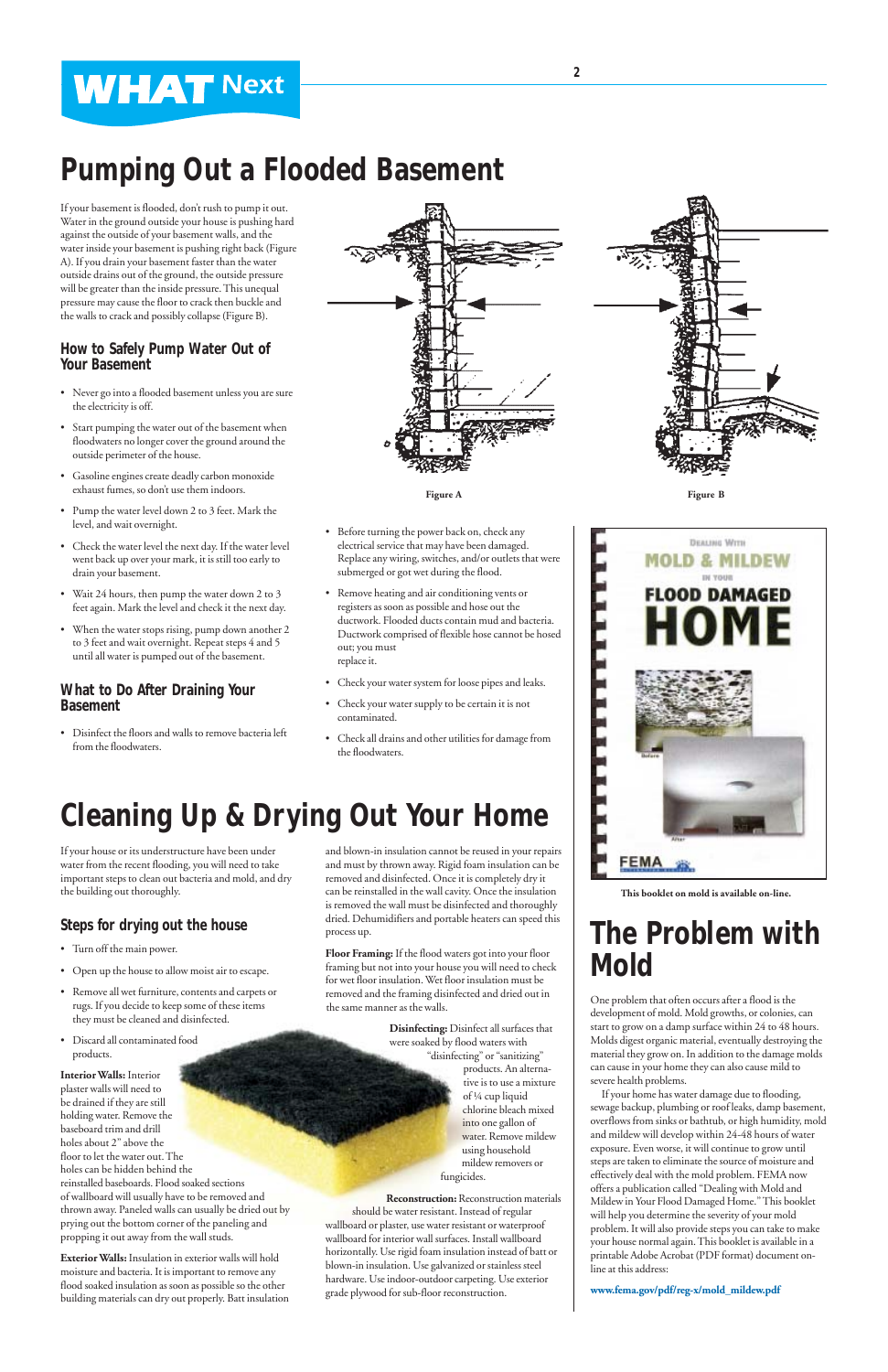# **Install Floating Floor Drain Plug**



Install a floating floor drain plug at the lowest point of the lowest finished floor. This will allow the water to

drain. When the floor drain pipe backs up, the float rises and plugs the drain, preventing sewer backup.

# **Protecting Your Home From Backflow**

The sewage/septic system is designed to remove sewage from a house. If flood water enters the system, the sewage can backup and enter your home. To help prevent this, install a backflow valve in the sewer line. The backflow valve is opened by the flow of sewage exiting your home, but closes when the flow reverses preventing sewage from backing up into your home. Keep these points in mind when considering installing a backflow valve:

- For your own safety, changes to the plumbing in your house must be done by a licensed plumber or contractor, who will ensure that the work is done correctly and according to all applicable codes.
- Some valves incorporate the advantages of both flap and gate valves into a single design. Your plumber or contractor can advise you on the advantages and disadvantages of the various types of backflow valves.
- Valves should be installed on all pipes that leave the house or that are connected to equipment that is below the potential flood level. Such valves may be needed on washing machine drain lines, laundry sinks, fuel oil lines, rain downspouts, and sump pumps, as well as sewer/septic connections.
- If you have a sump pump, it may be connected to underground drain lines, which may be difficult to seal off.

# **Relocating Your Electrical Box**

Elevate the electrical box to a recommended 12" safety margin above 100-year flood elevation (Fig. A) or relocate the electrical box to an upper floor (Fig. B).

**FLOOD** Safe











If your home is not in the regulatory floodway, an innovative technique for safegarding your home against the onslaught of floodwaters is the floodwall. Experts recommend that the floodwall not exceed two feet in height; it could however be incorporated into a standard chain-link or wooden fence. The floodwall pictured

below forms a perimeter around the property of a house in Seattle. Notice the photo of the driveway at right. Under normal conditions, the driveway portion of the floodwall remains open, as shown in the photo. When floodwaters begin to threaten the home, the owner simply installs a floodgate that seals off the open space.



# **Floodwalls**

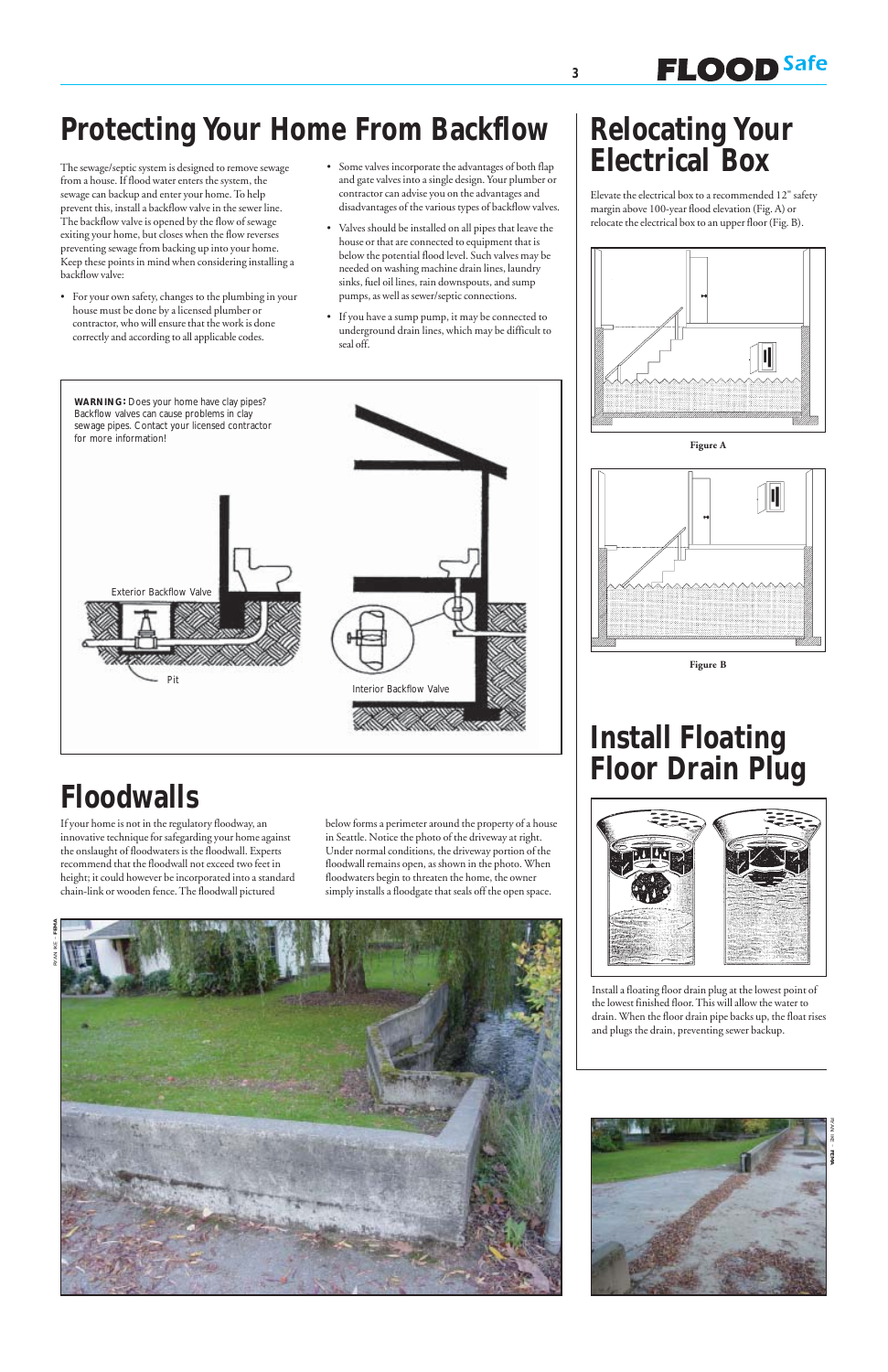## **How Do I File A Flood Insurance Claim?**

If you experienced flood damage and are covered by flood insurance, these important steps will help you when filing your flood insurance claim.

- 1. Save as many damaged articles as possible. If you must throw items out, take pictures to document your losses.
- 2. Contact your insurance agent right away.

Once your insurance agent has your claim:

1. The agent will file a Notice of Loss.

- 2. An adjuster will be assigned to your case.
- 3. Once the loss has been adjusted, a Proof of Loss will be submitted, and payment can be made. Partial payment can be made to claimants upon submission of a partial Proof of Loss.
- 4. If you have any problems with your insurance claim call the Office of the Insurance Commissioner's Consumer Hotline at (800) 562-6900.

### **Do I Still Need to Make an Application to FEMA ?**

All property owners who had flood damages caused by a federally declared disaster should make an application for disaster assistance. The applications are routed through the different disaster programs and homeowners are notified if they are eligible for assistance beyond their flood insurance claim.

## **How do I know if I'm in the Floodplain?**

The floodplain is identified as "Special Flood Hazard Areas" in your community's Flood Insurance Study and the accompanying Flood Insurance Rate Maps (FIRMs). The flood level shown for these Special Flood Hazard Areas has a 1% chance of being equaled or exceeded in any one year. That translates into a 26% chance of flooding over a typical 30-year mortgage period as compared to a 1% chance of fire damage over the same period. The building permit officials in your community have these documents available for you to see.

## **What is Substantial Damage?**

Substantial Damage is damage, of any origin, to a structure where the cost of restoring the structure to its before-damage condition would equal or exceed fifty percent (50%) of its pre-damage value.

# **Do you need Flood Insurance?**

# **Counterpoint**

## **What is the National Flood Insurance Program?**

The National Flood Insurance Program (NFIP) is a federal program enabling property owners to purchase flood insurance. It is based on an agreement between your community and the federal government. The agreement states that if your community adopts and enforces floodplain management regulations that at least meet minimum federal requirements, the federal government will make flood insurance and flood disaster assistance available in your community.

## **How Do I Purchase Flood Insurance?**

Flood Insurance is not available everywhere. It is available only to residents of communities participating in the National Flood Insurance Program (NFIP). For more information and to find out if your community participates in the NFIP, call 1-800-427-4661.

If your community is participating in the National Flood Insurance Program you can purchase insurance for your property. There are no restrictions. All insurance agents can sell flood insurance policies. If your agent is not aware of the procedures for selling flood insurance policies, please call 1-800-720-1093 for a referral to an insurance agent in your area who writes NFIP policies.

## **When does the NFIP affect me?**

The NFIP requires participating communities to regulate, with permits, any new or substantially improved structures during non-disaster periods and to monitor and identify any substantially damaged structures as a result of a disaster within the community's floodplain areas. Participating communities adopt an ordinance that requires any new buildings to be elevated above the projected flood level within the identified floodplain. Nonresidential buildings have the additional option of being dry flood proofed. Existing buildings that are substantially damaged or improved (50% or more) must be elevated or flood proofed to meet the same construction code standards as new construction. When you apply for a local building permit you will be informed if you are in a floodplain and what further steps are required to repair or reconstruct your building. If your building was flooded but not substantially damaged there is a wide range of inexpensive measures described in this booklet that can help you reduce future flood damage.

## **Why go through all this trouble?**

First, typical homeowner and business insurance does not cover damage caused by a flood. Second, as a

participating community in the National Flood Insurance Program (NFIP), your community is required to enforce its floodplain regulations. Third, structures located in the floodplain, that are not elevated or flood-proofed, are a threat to the health and safety of the occupants. Fourth, structures that do not take into consideration the flood risks will repeatedly need to be bailed out by the government (usually through the NFIP or various disaster assistance programs) when flooding reoccurs.

### **What happens if I refuse to comply?**

If you do not obtain a permit and do not elevate or flood proof, then your community could take legal action against you. This could include halting development, revoking the permit, imposing a fine, or withholding a certificate of occupancy. If the

structure is in violation of the regulations, flood insurance premiums could be extremely costly, possibly making the structure difficult to sell. Also, your community could be placed in jeopardy for continued participation in the NFIP.

### **What if I have more questions?**

Your building permit and floodplain management officials are responsible for implementing the requirements of the local floodplain management ordinance, including the substantial damage provisions. Following a disaster declaration, the requirements pertaining to substantial damage will be presented to your community officials in detail at meetings held in various locations throughout the state. FEMA will work with building officials to help them identify structures which may qualify as substantially damaged. In addition, FEMA will provide technical assistance to local building officials concerning the repair or reconstruction of substantially damaged structures.



**This collapsed foundation wall, caused by heavy floodwaters, constitutes "substantial damage."**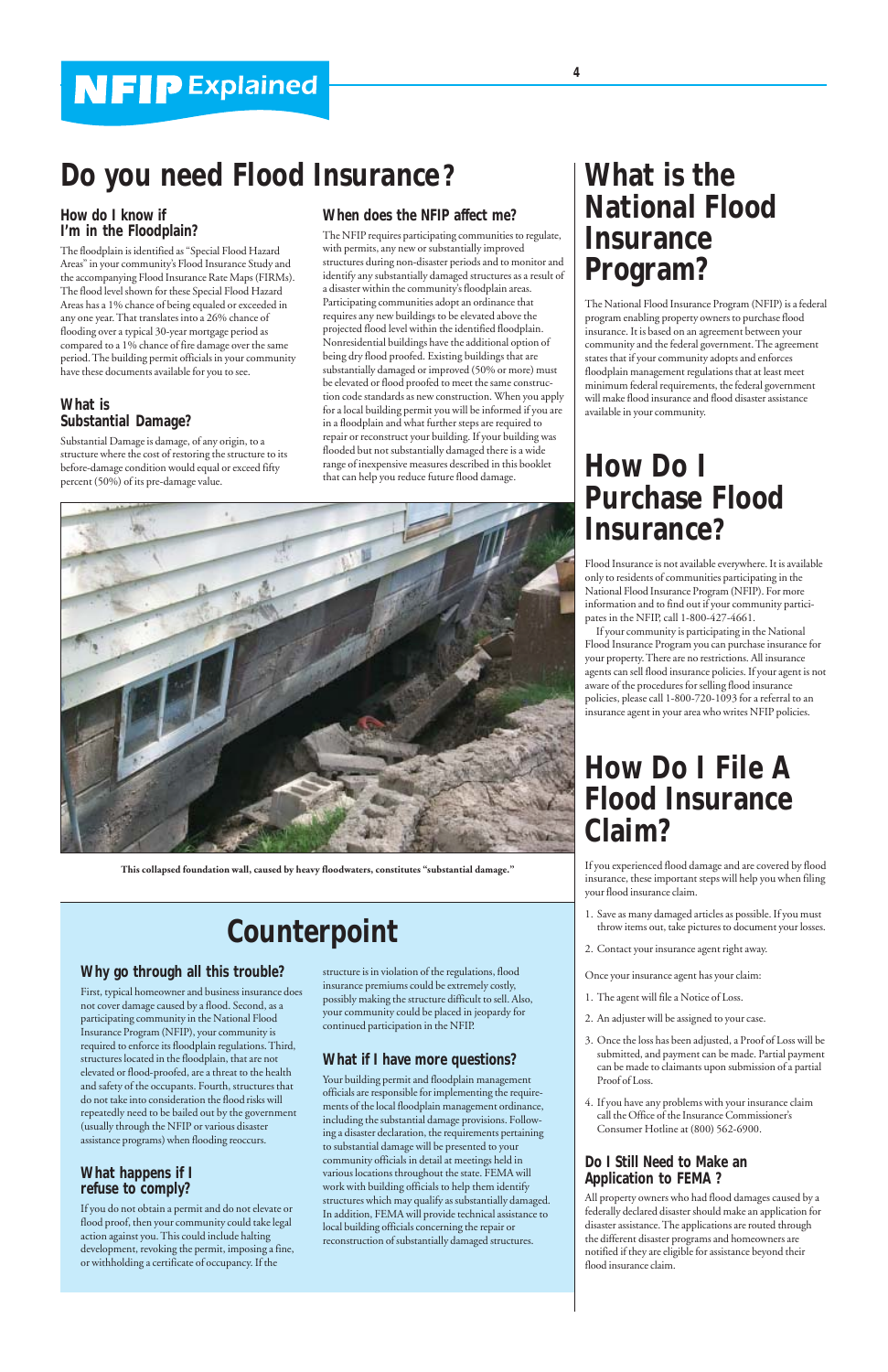## **Myths and Facts about the National Flood Insurance Program (NFIP)**

## **Community Rating System (CRS)**

**FLOOD** Safe

You may be eligible for reduced flood insurance premiums if your community is involved in FEMA's Community Rating System (CRS). The CRS is a voluntary program that rewards community members for the proactive work taken by local officials to reduce flooding and encourage the purchase of flood insurance. For every activity that your community takes to reduce flood damages, restore river habitat, and increase public awareness, points are awarded. There are ten CRS classes. For each class improvement, community members in the floodplain receive an additional 5% reduction in their insurance premium. As your community advances in the CRS, so will the savings. Beginning at a class 10, these communities are at the entry level. Although there are no savings at this level, it is the first commitment towards improved flood hazard reduction and flood awareness. Some communities will eventually achieve Class 1 status, meaning, they have the most credit points and receive the maximum 45% discount.

To find out if your community participates in the CRS, contact your local floodplain administrator or visit FEMA's website at:

**www.fema.gov/nfip/crs.shtm**

### **Who needs to buy flood insurance?**

Everyone in a participating community in the National Flood Insurance Program (NFIP). To clear up some misconceptions about National Flood Insurance, the NFIP has compiled the following list of common myths about the program, and the real facts behind them, to give you the full story about this valuable protection.

Myth: Homeowner's insurance policies cover flooding.

- Fact: Yes, it does. While flood insurance does not cover basement improvements, such as finished walls, floors or ceilings, or personal belongings that may be kept in a basement, such as furniture or other contents, it does cover structural elements, essential equipment and other basic items normally located in a basement. The following items are covered in a basement, as long as they are connected to a power source and used as intended:
	- Sump pumps
	- Well water tanks and pumps
	- Oil tanks and the oil in them
	- Gas tanks and the gas in them
	- Furnaces, water heaters, air conditioners, and heat pumps
	- Electrical junction and circuit breaker boxes, and required utility connections
	- Foundation elements
- **Fact:** Unfortunately, many homeowners do not find out until it is too late that their homeowner policies do not cover flood damages. Only National Flood Insurance covers damage to your home and belongings caused by flooding.
- **Myth:** Federal flood insurance can only be purchased through the NFIP (FEMA) directly.
- Fact: NFIP flood insurance is sold through private insurance companies and agents and is backed by the federal government.

If your home or business is damaged by a flood, you may be required to meet certain building requirements in your community to reduce future flood damage before you repair or rebuild. To help you cover the costs of meeting those requirements, the national Flood Insurance Program includes additional coverage known as Increased Cost of Compliance (ICC) coverage.

- **Myth:** Only residents of high-risk flood zones need to insure their property.
- Fact: Even if you live in an area that is not floodprone, it's advisable to have flood insurance. Over 25 percent of the NFIP's claims come from outside high-flood-risk areas. If you live in an area not shown as a floodplain, not only can you buy insurance, but the rates you pay will be less than if you lived in a mapped floodplain.
- **Myth:** You can't buy flood insurance if you are located in a high-flood-risk area.
- Fact: You can buy federal flood insurance no matter where you live – as long as your community participates in the NFIP. The NFIP provides affordable flood insurance coverage for any walled and roofed building whether it is in a mapped floodplain area, or in areas where no floodplain map exists.

You are eligible to file for ICC if the floodplain administrator determines one of the following:

**Myth:** The NFIP does not offer basement coverage.

- Stairways, staircases, and elevators
- Unpainted drywall and sheet rock walls and ceilings and fiberglass insulation
- Cleanup
- Clothes washers and dryers and food freezers *(with contents coverage only)*
- **Myth:** Federal disaster assistance will pay for any flood damage.
- Fact: Before a community is eligible for disaster assistance, it must be declared a Federal disaster area. Federal disasters are only declared with a request from the governor following widespread and devastating flooding. The premium for an NFIP policy, averaging \$360 a year nationally, is less expensive than the annual interest paid on a federal disaster loan

# **Covering Compliance Costs**

## **How Much Coverage is Available**

Flood insurance policyholders in high-risk areas, also known as special flood hazard areas, can get up to \$30,000 to help pay the costs to bring their home or business into compliance with floodplain ordinances.

## **Four Options Covered**

There are four options you can take to comply with your community's floodplain management ordinance and help you reduce future flood damage. You may decide which of these options is best for you:

**Elevation** – This raises your home or business to a point at or above the base flood elevation level adopted by your community.

**Relocation** – This moves your home or business out of the floodplain, and thus out of harm's way.

**Demolition –** This tears down and removes flood-

damaged buildings.

**Floodproofing –** Primarily available for nonresidential buildings, this involves making a building watertight.

## **Are You Eligible To File an ICC Claim?**

- Your property is "substantially damaged." This term means that your community determines that the cost to repair your flooded structure is 50% or more of its pre-disaster market value.
- Your property sustained "repetitive damage." This term applies to homes or businesses that were damaged by flooding twice in the past 10 years, where the cost of repairing the flood damage, equaled or exceeded 25% of the property market value at the time of each flood. Also, there must have been flood insurance claim payments for each of the two flood losses and the community's floodplain management ordinance must have a repetitive loss provision.

# **Insurance Rating Example**

The charts below give an example of typical rates one can expect to pay for flood insurance. The cost of insurance is proportional to the flood risk. This is determined by comparing the flood zone, as shown on a FEMA Flood Insurance Rate Map (FIRM) with the structure's elevation above the Base Flood Elevation (BFE). In other words, the higher the structure above the base flood, the lower the rate!

The chart on the left, "Post FIRM Construction," shows average rates for \$100,000 of coverage on a single family home built after the community's FIRM was adopted. For example, if your home was built in 2000, your premium will reflect your home's flood zone and its elevation above the "BFE" as depicted on the maps in effect in 2000.

Similarly, the chart on the right, "Manufactured (Mobile) Homes," shows the rates for a typical manufactured home (valued at \$60,000) in an existing manufactured home park.

| <b>Post FIRM Construction</b> | Manufactured (Mobile) Homes |
|-------------------------------|-----------------------------|
| 3 ft. above BFE \$196         | 3 ft. above BFE NA          |
| 2 ft. above BFE \$231         | 2 ft. above BFE \$194       |
| 1 ft. above BFE \$351         | 1 ft. above BFE \$345       |
| 0 ft. at BFE \$521            | 0 ft. at BFE \$735          |
| 1 ft. below BFE**. \$1601     | 1 ft. below BFE** \$1036    |
| 2 ft. below BFE**. \$1790     | 2 ft. below BFE**. \$1276   |
| 3 ft. below BFE**. \$2140     | 3 ft. below BFE** \$1662    |
|                               |                             |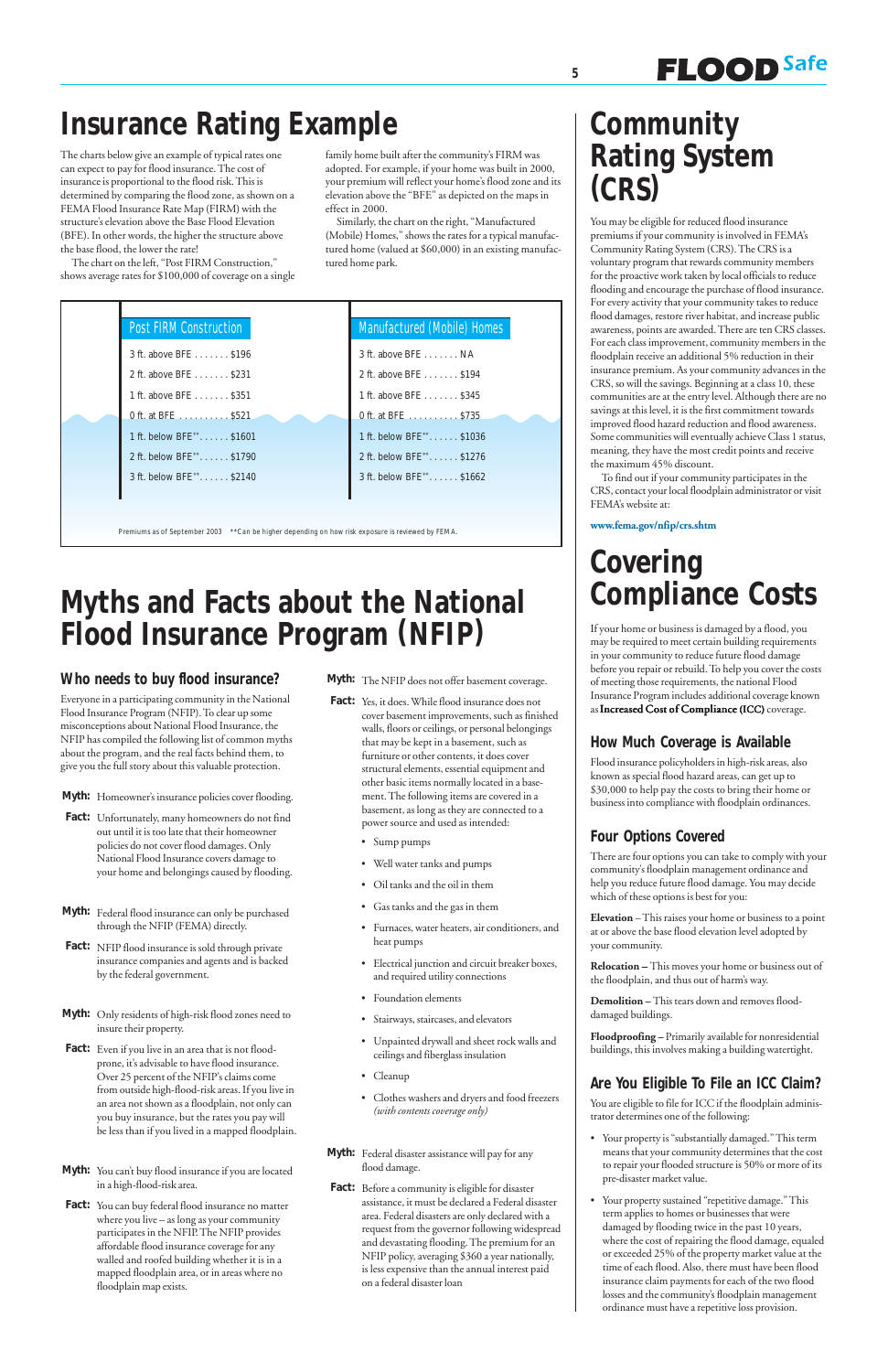The proper elevating and anchoring of a mobile or manufactured home incorporates a **total foundation system**. The three basic components of the system are foundations (footings and piers), anchors, and lateral bracing. All three are essential in creating a safe and secure manufactured home installation that can resist extreme loading conditions, such as those that occur during natural disasters.

A poured concrete footing, reinforced with rebar, gives maximum stability. In accordance with the Washington EFFREY MARKHAM -

## **Foundations**

#### **Footing**

State standards the footing must be 30" deep, or to the depth of the frost line, whichever is deeper. Additionally, the repair that will connect the footing to the pier must be cast into the footing at the time it is poured. This rebar must be located such that it will be in the center of the pier when it is constructed.

#### **Piers**

The use of 8" X 16" concrete blocks stacked vertically without any reinforcement or concrete grouting, in conjunction with a proper tie-down system is permissible for units elevated up to 3 blocks high if they are stacked as a single row. You can go up to 5 blocks high if they are stacked as a double row. In all cases the blocks must be stacked with the solid outside walls facing out and the open cells facing up. This is commonly referred to as drystacked block.

Piers that will be from 5 blocks high (40") to 9 blocks high (72") must have a #5 size reinforcing bar (rebar) in each block cell for a total of four bars. Each cell must then be filled solid with cement mortar with a stated strength of 2000psi. This is commonly referred to as reinforced block. If 20% of the piers are going to be higher than 40" Washington State law requires that the piers be designed by a licensed structural engineer or architect.

Piers over 72" high are required by Washington State law to be designed by a licensed structural engineer or architect.

## **Anchoring & Lateral Bracing**

Anchoring is the structural function of holding the dwelling unit down to keep it from floating. Lateral bracing is the structural function that resists horizontal forces such as flowing floodwaters, earthquakes and high winds. In many manufactured home foundation designs the anchoring system acts as both the anchoring and lateral bracing system.

It is important that the proper anchoring system is used for your site conditions. Begin by determining the type of soil on your property. Use the appropriate anchor for the type of soil present.

# **MANUFACTURED Homes**

# **Elevate & Anchor Manufactured Homes**

#### **Double Headed Rock Anchors with Drive Rods**

Use these for your anchors if you have rock or very dense, cemented clay soil. A small hole must be pre-prilled into the rock and the rod is hammered in with as many blows as it takes so that the top of the rod mushrooms to a size that is too large to fit through the tube top of the anchor.

### **Double-Headed Double Helix Earth Anchor**

Use this anchor in coarse gravel and cobble soils or medium dense coarse sands, sandy gravels, or very stiff silts and clays. (Class II & III soils)

## **Slab Anchors**



A Double-Headed Slab Anchor is used when an anchor needs to be installed into poured concrete. The hook at the base of the anchor is wrapped around the horizontal rebar in the poured concrete slab. The concrete is poured around the anchor with the top exposed for attachment of the tie-down straps.

#### **Tie-down Straps**

Tie-down straps are used at the base of the manufactured home and can be tied over the top. The most common failure is "pullout" of the ground anchor. To avoid this, cast the anchor into a concrete "deadman."

**Double Headed Rock Anchor**

**Double Headed Double Helix Earth Anchor**

### **NFIP Regulations**

In order for manufactured homeowners located in Special Flood Hazard Areas (SFHA) to be eligible for NFIP flood insurance, their home must have the lowest floor elevated to or above the Base Flood Elevation (BFE). It must also be able to resist floatation, collapse, or lateral movement by means of one of the following methods:

- 1. Use of over the top or frame ties to ground anchors.
- 2. Follow the manufacturer's recommendations for securing your home.
- 3. Be in compliance with the community's floodplain management requirements.

The only time when these rules don't apply is when a manufactured home on a permanent foundation has been continuously insured by the NFIP on the same site since September 30, 1982.

JEFFREY MARKHAM – **FEMA**

**Slab Anchor**

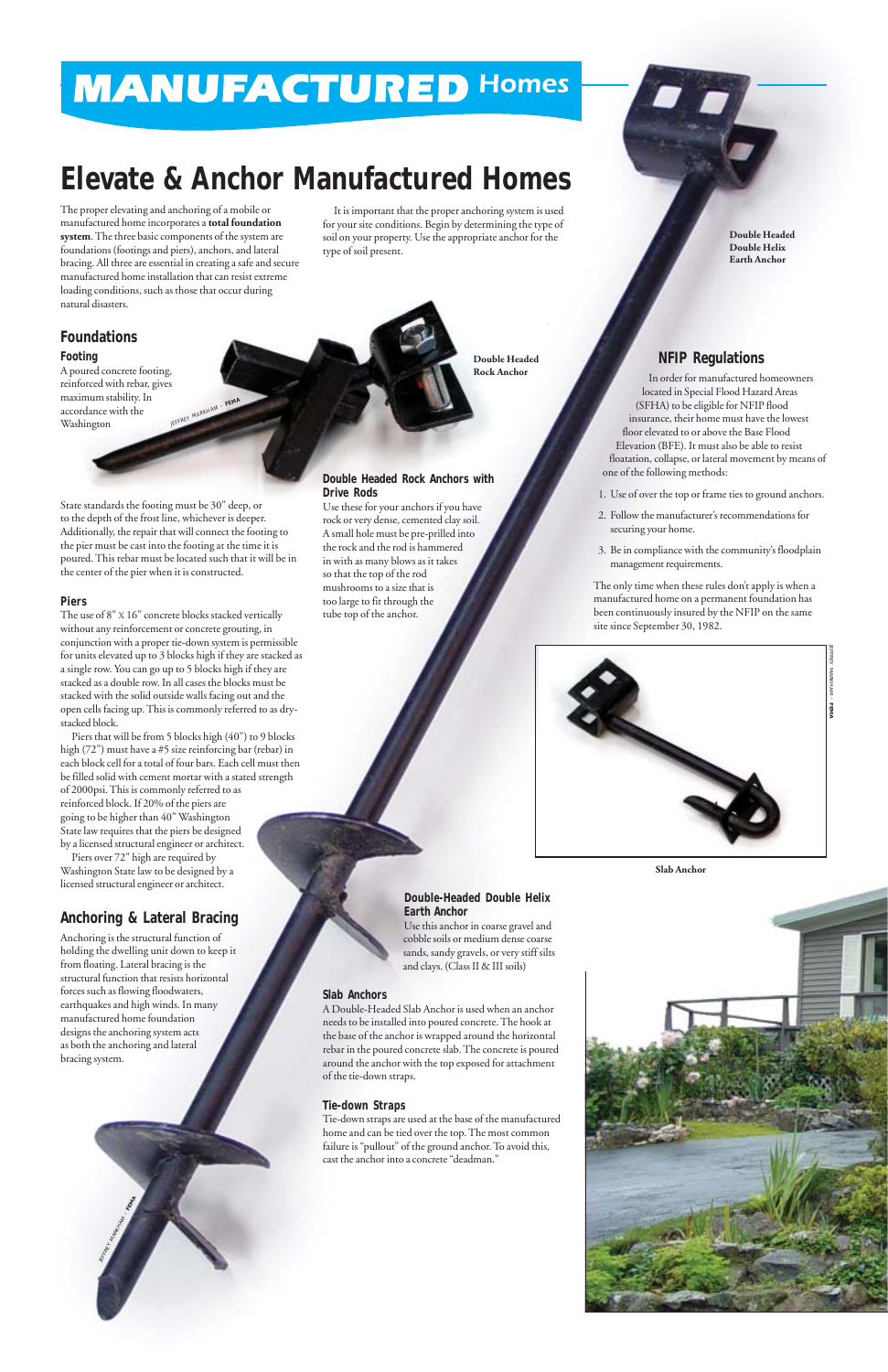**7**

If your manufactured home had flood waters inside the structure for a short period of time, it may be possible to minimize the amount of structural damage by quickly removing the wet materials and drying out the structure. If the insulation under your manufactured home got wet from flood waters, it's important that the structure is thoroughly dried. Wet insulation can wick moisture into the flooring, causing warping and structural problems.

The following is a list of suggested actions to take immediately after flooding has occurred. Note that repairs to manufactured homes in Washington must comply with building codes and certifications as established by the Washington State Department of Labor and Industries (L&I).

- Have gas line systems re-tested for leakage.
- Remove skirting around home to allow drying.
- Have a registered installer check soils around footings for washout or scouring, check shims and piers for stability, check anchors (if installed) for stability from soil withdrawal.
- Check drain/waste lines for proper slope and leaks.
- Remove bottom board (belly paper) to allow drying of insulation, decking, structural lumber. If necessary, replace damaged insulation and belly paper with similar material.
- Loosen siding or sheathing to allow for drying of construction materials and insulation in order to avoid decay and bacterial growth.
- Check for water in ductwork and remove.
- Have an electrical contractor check all affected electrical system items for damage.
- Check and clean water lines.
- Check furnace.
- Check water heater.

In some cases, if water did not touch the bottom of the manufactured home proper, only footings, piers, and anchors may require inspection for damages. If manufactured home owners have questions concerning items they should have checked, they may contact Washington State L&I at the website listed below; then click on "Factory Assembled Structures."

#### **www.lni.wa.gov/scs**

**FLOOD** Safe

# **Minimizing Flood Damage to Manufactured Homes**

### **Do I Need to Elevate as Part of the Repair Work?**

Just like a stick frame house, a manufactured home may need to be elevated so that the lowest floor of the unit is at or above the 100-year flood level. This applies if the home has been "substantially damaged" and is located in a designated floodplain. "Substantial damage" means that it will cost more than 50% of the pre-disaster market value of the structure to make the necessary repairs to the unit. The Washington State Department of Labor and Industries (L&I) has the responsibility to help you determine if your manufactured home meets the "substantial damage" criteria.

### **Do I Need A Permit to Make Repairs?**

If your foundation was damaged, or water got into the underside of the housing unit (or higher), you must get an inspection for repairs made to your property.

Call your local building department if you are resetting the foundation or re-anchoring your dwelling unit to the ground.

If you are making repairs to the prefabricated dwelling unit you must call Washington State L&I for permits and necessary inspections.

## **Repairing Your Manufactured Home**



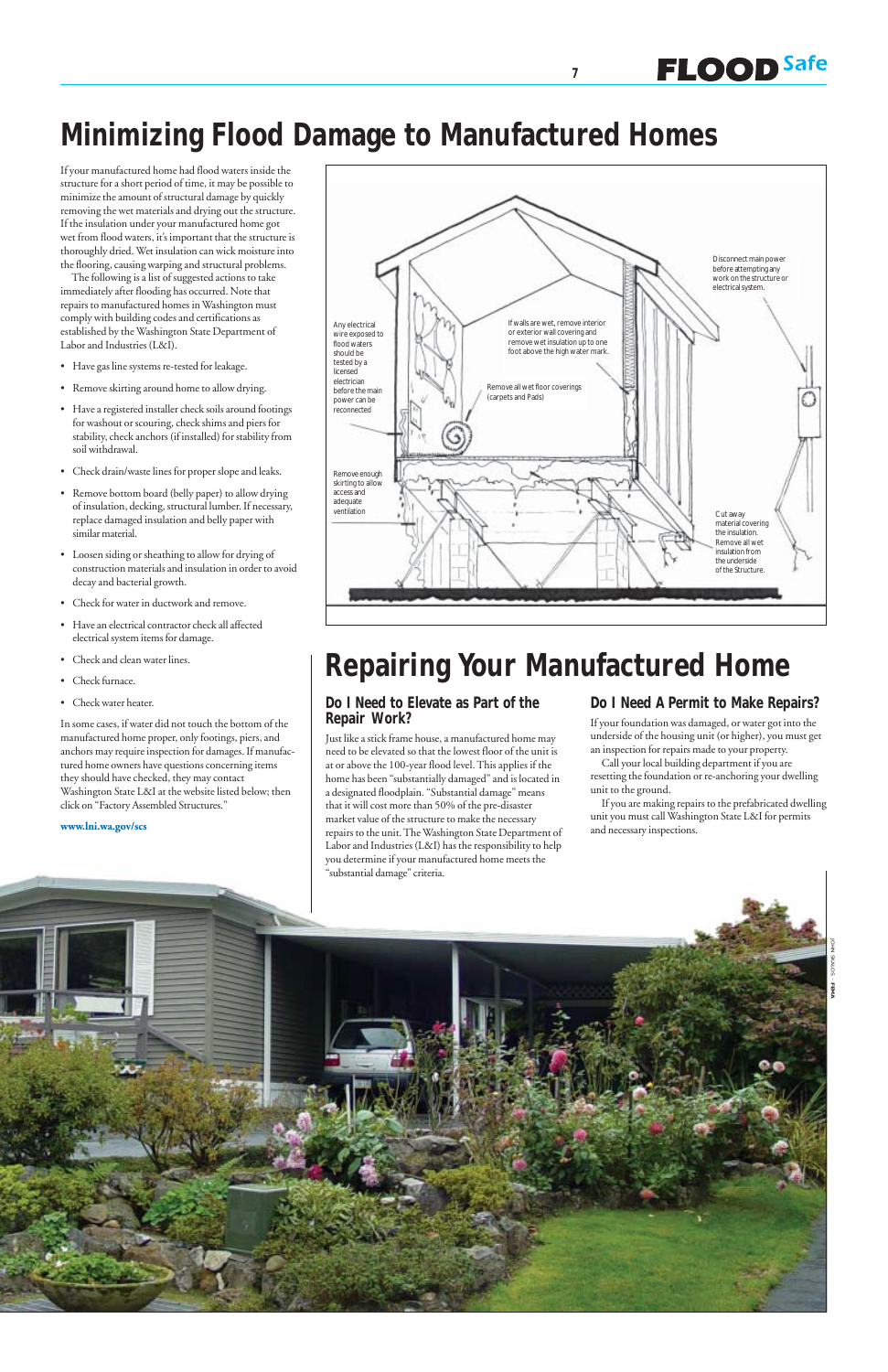

**Figure 2:** Lifting beams are placed under bearing walls and posts. The house is uniformly lifted using hydraulic jacks.



**Figure 1:** I-beams are placed under lifting points perpendicular to floor joists with a second set beneath for uniform lifting.

# **FLOOD Mitigation**

## **Is It Possible to Relocate My House?**

Yes! Whether you relocate just your family and belongings or you choose to move your entire house structure, relocation out of the floodplain is the retrofitting technique that can offer the greatest security from future flooding. Moving the whole building away from danger can also assure that another family will not be in a disastrous situation in the future. Relocation relieves the homeowner from future anxiety about flooding, eliminates flood insurance payments, and assures continuity in people's lives during future flood events.

The first stages of relocation are similar to those used for elevation. Once the house is elevated, instead of putting it back down on a raised foundation, it is placed on a heavy duty truck bed, transported to a new site out of the floodplain, and set down on a new conventional foundation.

### **Considerations**

If your present lot has a good building location on higher ground, you can plan to put the structure at that location. You may need to purchase a new lot if your existing site is completely in the floodplain. Be certain the site is accessible and the pathway is clear to move the existing structure. Also, make sure utilities are available and proper permits have been obtained. A house must also be in sound structural condition in order to be moved. A house in poor condition will need so much bracing that moving it may become financially impractical. Consult a building professional if you are uncertain about the condition of your structure. Single-story frame houses over a crawlspace or basement are the easiest to relocate, while homes that are slab-on-grade or multistory are more difficult. It is feasible to move even the heaviest houses, such as those of brick or block, or very large ones, though this will generally be more expensive.

Moving a house is a complex operation that must be done by a professional. There are professional contractors who specialize in house moving. They understand the issues involved and know how to coordinate the project. Obtain bids from several house movers and contractors.

## **Basic Steps in Elevating a Building:**

1. Have appropriate professionals disconnect all utilities.

- 2. Hire a professional house mover to disconnect your house from the existing foundation, jack it up to the new height and provide a temporary foundation.
- 3. Have the utilities temporarily reconnected so the house is livable while foundation work is done.

- 4. Build a temporary access stair to meet the new height.
- 5. Build a new, permanent foundation.
- 6. Have the house mover lower the house onto the new foundation and connect the anchor bolts.
- 7. Have the utilities permanently reconnected.
- 8. Build a new, permanent access stair and landing.



help you design your new foundation and obtain a permit from your building department. Because the new foundation will be in the floodwaters, it is extremely important that it be structurally designed to withstand lateral (sideways) forces such as fast-flowing currents and the impact of waterborne debris.

## **How high should I elevate my home?**

It depends on your reason for raising it. If the local agency responsible for zoning and issuing building permits for your property is participating in the NFIP, the lowest acceptable elevation for your house will be that equal to the elevation of the 100-year flood (a flood that has a probability of occurrence in any year equal to one percent). You will need to obtain the services of a professional surveyor to locate and certify the elevation of the 100-year flood at your house.

Some local zoning agencies have elevation requirements that exceed those for the 100-year flood. For instance, they may require an elevation equal to the 100-year flood plus one foot (or some other value) or an elevation equal to that observed for an historical flood. If your local agency requires this, the procedure for determining the acceptable elevation for your house is the same as given above. If your local agency requires your house to be elevated to a height equal to that of a historical flood, they will have to provide that elevation

to you. You will then need to obtain the services of a professional surveyor to locate and certify that elevation at your house.

Finally, you may desire to elevate your house to some level above that required by your local zoning agency. You should be aware that any flood elevation given for your house may be exceeded by a particular flood for several reasons. First, the magnitude (amount of water flowing) of the 100-year flood may increase as more years of data are collected and statistical analyses of flood events are revised. Second, the analysis of the 100-year flood elevations shown for the river responsible for flooding of your property is based on channel conditions at the time of the analysis. If the channel conditions have changed since the analysis, the elevation of the 100-year flood given for your house may also have changed by several inches. Third, the analysis of the 100-year flood for the river is based on an inexact science, and the elevations given for your house may not be precise. Fourth, flood levels at your house may rise above the levels required by your local zoning agency due to log, debris, or ice jams downstream from your house. Because of all the reasons cited above, you may want to elevate your house using a "factor of safety" equal to one or more feet above the elevation required by your local zoning agency. It is worth noting that in many instances, the difference between the 100-year flood and the 500-year flood (a flood having a probability of occurrence in any year of 0.2 percent) is less than one foot. Furthermore the savings on flood insurance can exceed 60 percent through elevation. Adding this "factor of safety" may protect your house against floods with extreme probabilities of occurrence, provided log, debris, or ice jams don't occur.

Most types of homes can be elevated above floodwaters, including wood frame, brick, slab-on-grade, crawlspace or homes with basements. Elevation is an extremely reliable flood proofing method and requires little human intervention to prepare for a flood event. The floor elevation height should be set at a recommended safety margin above the 100-year flood level. Some buildings may be elevated over 9 feet above their existing floor levels. In such an extreme case the new lower level would probably be used as a garage. In all cases, a new entry stair and front porch is built to meet the new height. Elevating a home requires use of professional plumbers, electricians, house movers, contractors, and structural engineers to



**Moving your home is one way to avoid flooding.**



**Coastal home elevated to avoid future flooding.**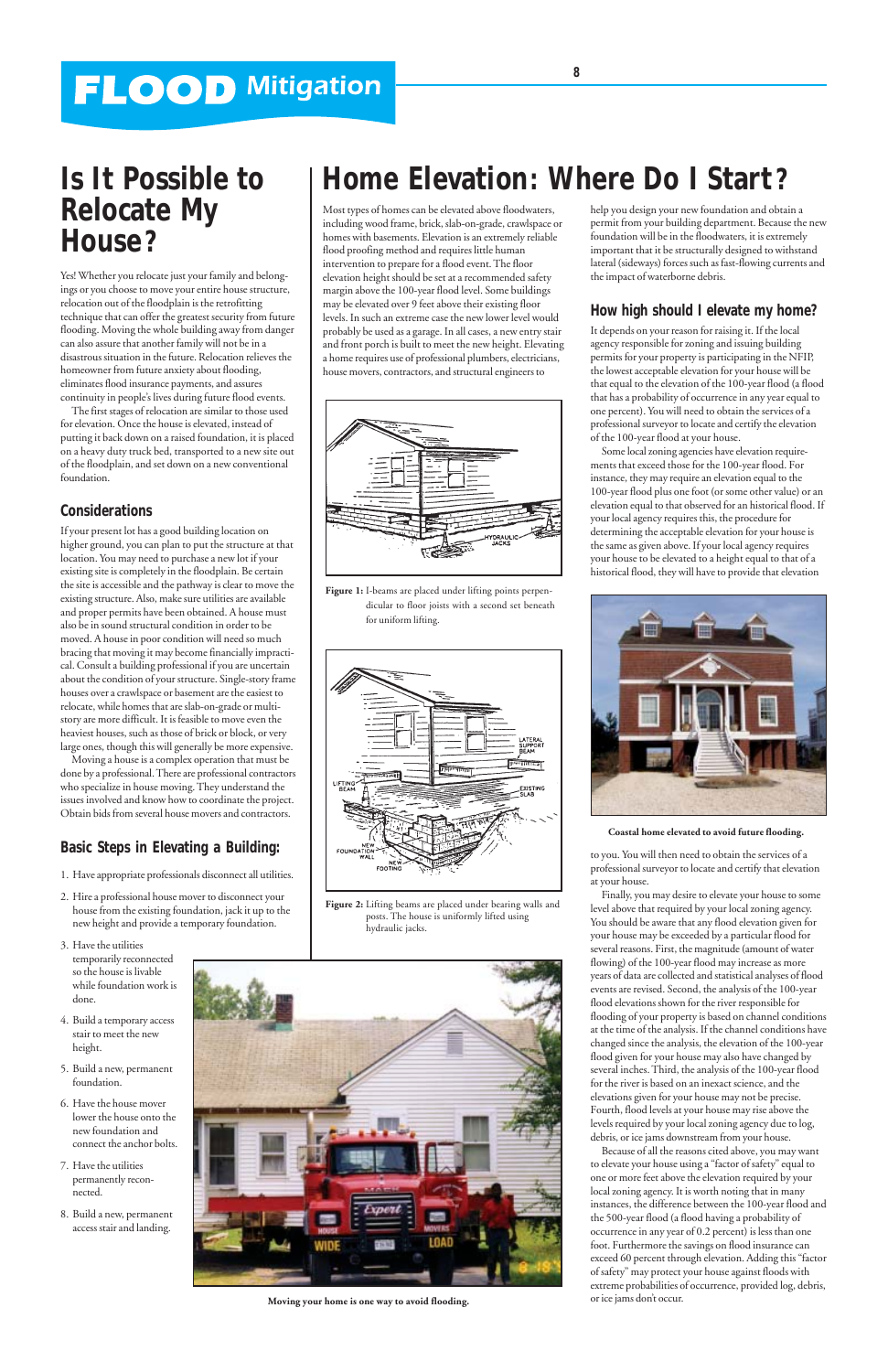**9**

# **How Do I Hire a Contractor?**

## **Sleuthing**

If you have been satisfied with work done before by a local licensed contractor, you may want to use that firm. If you haven't used a contractor before, or if you were unhappy with a previous experience, you may have to do some investigating to increase your chances of getting a reliable professional.

• Contact the Washington Department of Labor and Industries. You can ask them if a particular contractor is registered to do business in Washington State. They can also inform you of local and state law regarding contracting and construction. For more information visit their contractors website at:

**www.lni.wa.gov/scs/contractors**

- Ask the contractor for proof of insurance. Insurance is usually required by the state and should include a completion bond, disability and worker's compensation insurance. Otherwise, you may be liable for accidents occurring on your property.
- Check on the firm's reputation. Ask the local Better Business Bureau, home builders association, or building trades council. They may be able to tell you if the firm has had unanswered complaints filed against it. Also, ask for references. Reputable contractors should be willing to provide names of previous customers. Contact some of them and ask how well they were satisfied with the job done.

## **Get it in writing**

No matter how well you know the contractor or how much you trust him/her, get everything related to the job in writing.

- Get a written estimate. You will need to give the contractor a written scope of work. This should include everything you expect the contractor to do. Be sure to be very thorough with your work request and have plans and materials specified. The contractor will need to know exactly what materials he will be expected to purchase on your behalf and specifically how much of the labor you expect him to complete. Some contractors may charge a fee for an estimate.
- Get more than one contractor to give you an estimate for the job. Even with the same work description you will find that every contractor will give you a different price. When comparing estimates look at them closely and be sure each contractor is pricing out the same work and materials for you.
- Obtain a contract. The contract should be complete and clearly state all the work, costs, and payment schedule. Never sign a blank contract or one with blank spaces. It may be worthwhile to have your attorney look it over if a lot of money is involved.
- Ask for guarantees. Any guarantees from the contractor should be written into the contract. It should include what is guaranteed, who is responsible for the guarantee (dealer, contractor, manufacturer), and the length of time the guarantee is valid.
	- Get a final contract. A signed contract is binding on both you and the contractor. Don't sign completion papers or make the final payment until the work is completed to your satisfaction and approved by your local building inspector.

# **Beware of Disreputable Activities**

# **Building Permits**

**FLOOD** Safe

Local codes generally require a building permit before you make repairs or flood proofing upgrades to your structure. Usually you need to get a permit for electrical work, plumbing, and repairs for structural damage (such as foundations and exterior walls).

Because your property may be located in a designated floodplain you will also want to check with the permit department before constructing any floodwalls or berms in your landscaping. Your permits department will have maps called Flood Insurance Rate Maps (FIRMs) that will show the floodplain in your community. This flood area is known as the Special Flood Hazard Area (SFHA).

The National Flood Insurance Program (NFIP), and most local and state building codes require that a building in the floodplain that is substantially damaged or substantially improved be treated as new construction. The lowest floor must be elevated to or above the base flood (100-year flood protection) elevation.

- Beware of "special deals" offered after a disaster by contractors you don't know.
- Beware of unknown contractors wanting to use your house as a "model home."
- Do not sign any contract under pressure by a salesperson. Federal law requires a three day cooling-off period for unsolicited door-to-door sales of more than \$25. If you choose to cancel such a contract within three business days of signing it, send your cancellation by registered mail.
- Beware if you are asked to pay cash on the spot instead of a check made out to the contracting company. A reasonable down payment is up to 30% of the total project cost.
- Your contractor should call you or a qualified observer to inspect hidden work (e.g., sewers or basement wall) before it is covered over. Most building departments must inspect electrical and plumbing lines before the walls are covered with wallboard or paneling.
- To register a complaint about a contractor, call the Washington State Attorney General's Consumer Protection Hotline at (800) 551-4636.

Substantial damage means that the cost to restore your house to its "before damaged" condition would equal or exceed fifty percent (50%) of the market value of your house before the damage occurred. Substantial improvement means any reconstruction, rehabilitation, addition, or other improvement of a structure, the cost of which equals or exceeds fifty percent (50%) of the market value of the structure before the start of construction of the improvement.

Combining a repair with an improvement where the total cost equals or exceeds fifty percent (50%) of the market value of your house before the damage occurred will also trigger the requirement to elevate.

Areas recovering from floods are often prime targets for less-than-honest business activities. Here are some points to help safeguard against such practices.

# **Successful Flood Fight**



Historically, Washington communities have successfully rallied together to save their town and protect their homes and businesses from washing away. This recent flood was a perfect example of this community spirit. Sand bagging is an important tool in our "flood fight" strategies, but it is only one of many tools for reducing the threat of floods. Every community at risk from floods also needs to include other more permanent mitigation measures for protecting their homes. We have all heard of sand bag structures failing or being overtopped by floodwaters. As well as being a dangerous operation, there are also unintended consequences of building floodwalls with sandbags. Diverting water from one point along a river affects other areas upstream and downstream. Unfortunately, these changes in the flow of water created by flood fighting walls often cause tragic consequences in other communities. Like a pinball machine, deflected water moves elsewhere until it enters a new area causing damage to homes and businesses that were previously safe. For example, a permanent solution for protecting your community could be open space that can safely store the excess floodwaters or relocating structures that are habitually flooded. Whether you live in a floodplain or live on city streets that flood, incorporating safer building standards, relocating, elevating, and purchasing flood insurance can avoid damages. These permanent steps will reduce your risk and protect your property. No matter what protective measure your community uses to fight floods, protect yourself by purchasing and maintaining flood insurance.

JEFFREY MARKHAM –

**FEMA**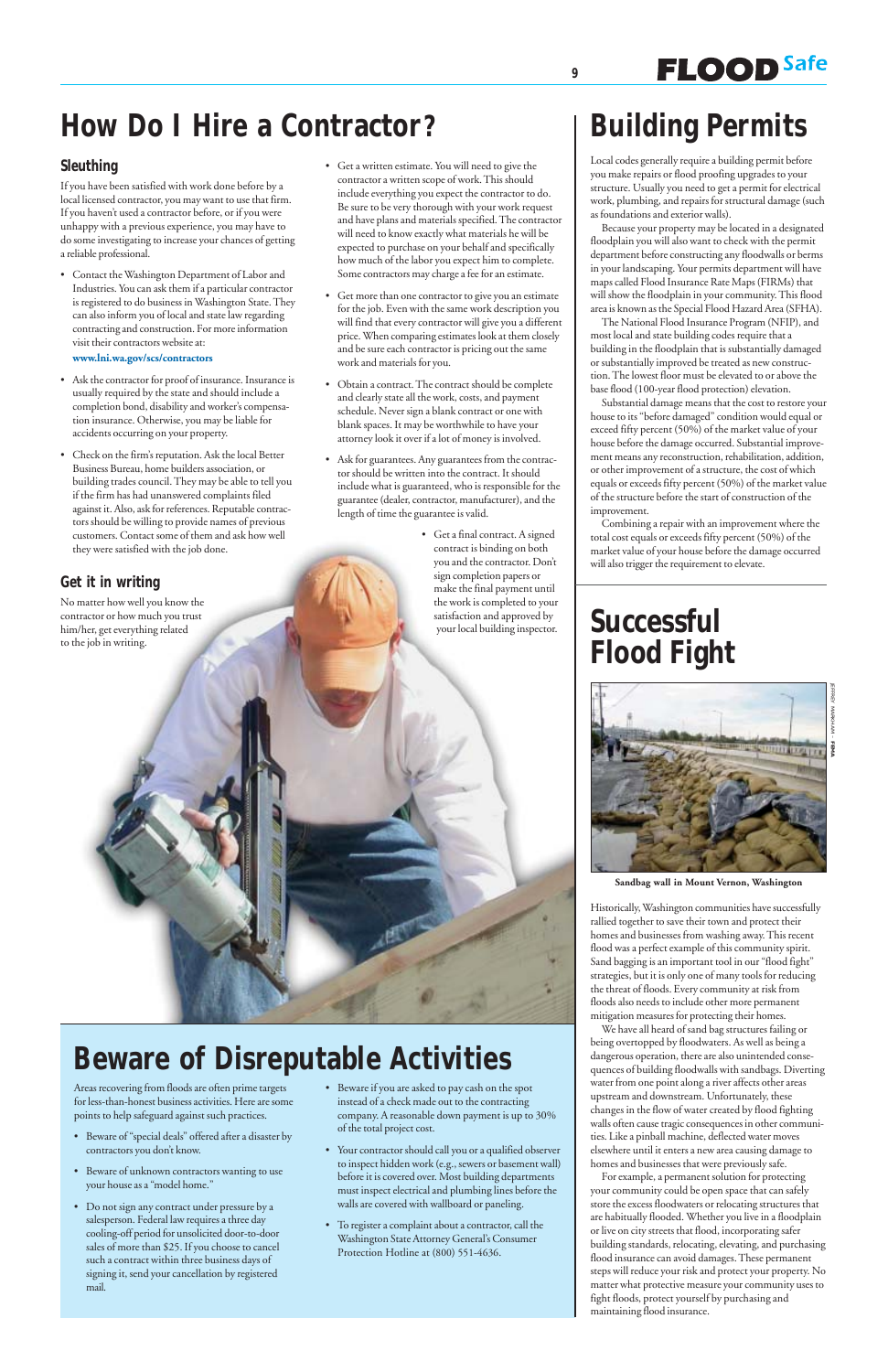# **LANDSLIDE Hazards**

# **Lookout for Landslides**

Besides flooding, rainy weather can induce another disastrous problem: landslides. By looking for common indicators you can determine if your property is prone to sliding. Find where the water is coming from. Get out in the rain and check areas like hill slopes, gullies, driveway and street drainage, roof gutters and downspouts. Next, see where the flow originates and where it goes. Concentrated flow can cause great damage.

**Wet, Weak, & Steep –** Slope failure problems are caused by any combination of water saturation and flow, weak, heavy earth materials, and steep slopes. Remember, water is the most common trigger of slope failure!

**Drainage –** Channels, streams, gullying, ponding, and erosion on hills all indicate potential slope problems. Road and driveway drains, gutters, down spouts and other drainage can concentrate and accelerate flow. Ground saturation and concentrated velocity flow are a major cause of slope problems and landslide triggering.

**Debris –** Deposition of soils and vegetation at the base of slopes indicate possible erosion, flow, and creep from ground cover above.

**Vegetation –** Vegetation can indicate slope conditions. Bare slopes may show erosion and sliding. Trees that bend downhill show creep of upper soils. Trees tilting uphill may show deep rotational landsliding. Patches of younger vegetation may show former slope failure. Horsetail ferns or other moisture craving plants often indicate saturated ground and springs.

**Deformed Structures –** Foundation cracks; doors and windows out of line or sticking; tilted floors; sagging decks; cracks in masonry; cracks in driveways and roads; gaps between floors and walls; failing retaining walls; tilted power poles. These are all signs of slope instability.

> **Loose Fill –** Loose fill at the top of a slope due to yard waste, "cut & fill," land grading, or other process can aggravate slope instability.

### **Bank Stabilization**

Banks that are steep and susceptible to landslides, or are already sloughing off and encroaching upon a structure, are in need of a bank stabilization effort. Many different levels of protection are possible and it is best to consult with a geotechnical or structural engineer if you are in a hazardous area.

## **Interceptor Drain**

Interceptor drains are installed horizontally along a slideprone hillside. They effectively "intercept" the water flowing down the hillside and divert it away from the weakest part of the hill. Interceptor drains are created using the following steps:

- 1. Excavate trench into impermeable soil layer.
- 2. Lay geotexile into trench. (Geotextile is a synthetic fabric designed to retain soil while allowing water to flow through it.)
- 3. Place gravel into trench and extend gravel height to the maximum anticipated water level.
- 4. Overlap geotexile on top of gravel.
- 5. Backfill with excavated soil.

## **Vegetation**

On geotechnical or slope areas where there is no threat to life or structures, a vegetation planting plan may be the most reasonable approach. The different types of root systems that plants have can strengthen the cohesion of soils and bind the soil structure together into a larger unit. This can add resistance to potential landslide areas. Shallow roots can stabilize the top layer of soil, while deep tap or lateral root networks can strengthen the lower base layers. Many plants are particularly useful for bank stabilization. Your local nursery will be able to recommend plants that grow well in your climate and particular soils conditions.

## **Concrete Retaining Walls**

Concrete retaining walls can be constructed to withstand a large variety of structural loading conditions. They are particularly useful in steep situations where protection is needed close to the top or base of a slope. The strength of the retaining wall is highly dependent upon the strength of the materials it is made of and the manner in which they are put together. Because of the design detail required for each situation, a structural or geotechnical engineer should be consulted when a concrete retaining wall is going to be used.

## **Rock Walls**

Rock walls are essentially gravity walls made of stacked large rock. They primarily provide erosion protection and limited earth support. Slope, rock depth and wall height are critical to the stability of rock walls. Therefore, they should generally be limited to 15 feet or less in height and should be installed by professional rockery landscape installers. Any rock walls higher than 15 feet should be designed by engineers.

# **Stabilizing Your Property**



**Geotextile**



**Interceptor Drain**

**10**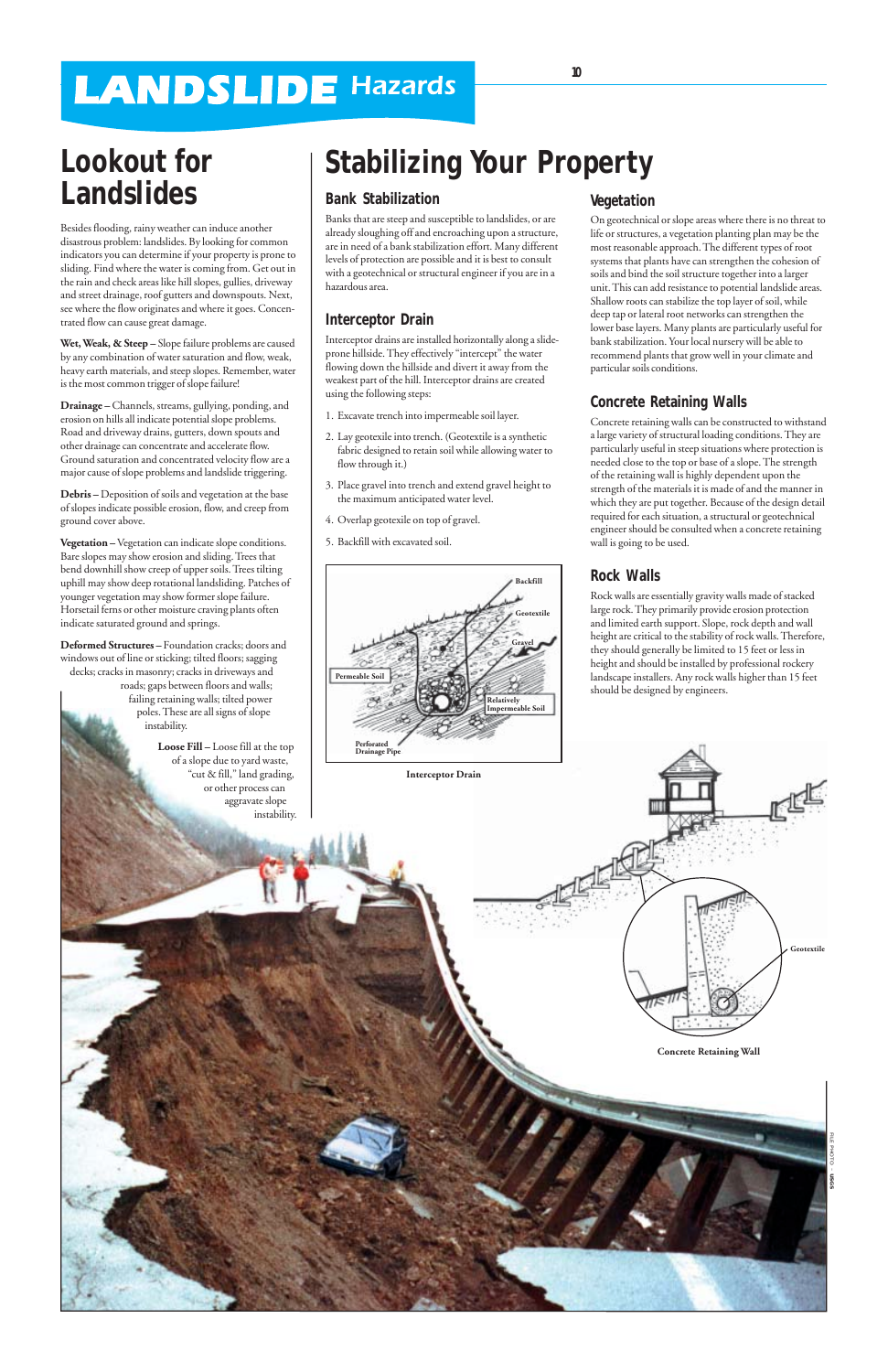# **URBAN Flooding**

Recent flooding in the Northwest was not limited to the major rivers and floodplains. In fact, urban flooding also posed a significant hazard and caused damage. In cities, paved streets, and other impervious surfaces prevent natural absorption into the ground. Storm water runs from hard surfaces such as rooftops, paved streets, highways, and parking lots directly into sewer systems that quickly become inundated causing them to backup. As development increases, more of the natural absorption process of the ground is diminished. The result is more water being channeled into sewer lines than can be processed causing an urban flood.

Innovation in urban flood mitigation is most evident in the form of Low Impact Development (LID). LID attempts to restore the natural drainage function by encouraging localized treatment of water on site at both residential and nonresidential structures. Instead of channeling rain/storm runoff directly into municipal drains, Low Impact Development uses natural absorption by way of vegetated swales, smaller retention ponds, and efficient use of non-impervious ground on a site by site basis. It has been described as "rain water harvesting" because it uses the water on site (either through rain barrel storage, rain gardens, or natural ground filtration to intended locations away from the foundation). By reducing the amount of water to be handled by the sewer system, and reducing the amount of non-treated runoff that enters natural waterways, LID promotes local flood mitigation.

There are many benefits of LID. It mitigates urban flooding, preserves natural landscape features by minimizing environmental disturbance; reduces the effect of hard surfaces, and facilitates localized retention and infiltration opportunities. It is also recognized by the state of Washington (RCW 35.67.020 (3)) as means of

## **Preventing Flooding Around Your Home**

**FLOOD** Safe

There are a wide range of steps you can take around your property to reduce the impact of stormwater and even reduce the chances of floodwaters entering your home.

#### **Storm Drains**

Take time to clean out the storm drains along your street. Keep sticks, lawn clippings, leaves and other debris away from creeks. Take advantage of yard waste collection services offered in your community.

### **Depression Gardening**

When possible, use the lowest point on your property for planting a garden. Let gravity help you to keep your garden green.

### **Rain Barrels**

Rain barrels collect rain from your roof. It is free water that you can use in the summer months around your yard. It also helps keep the ground around your home from getting oversaturated.



WARNING

reducing building costs while protecting natural habitat along streams and local waterways. In conjunction with National Flood Insurance Program's, Community Rating System (CRS) as well as FEMA Region 10's, Higher Regulatory Standards, local homeowners and elected officials can further reduce the cost of flood insurance community wide while improving the environment. For more information about LID practices, visit:

#### **http://www.psat.wa.gov/Programs/LID.htm**

Despite being inundated with more water than it was built to accommodate, Meadowbrook Pond, functioned as designed during the October 2003 flooding in the City of Seattle. Located at NE 107th and 35th NE, near the confluence of the north and south branches of Thornton Creek, Meadowbrook Pond is a Seattle Public Utility urban flood control project completed in 1998. It resembles a natural functioning wetland that reduces neighborhood flooding near the mouth of Seattle's largest watershed (19 square miles). By capturing increased creek flow partially resulting from increased impervious or "hard surface" runoff, it mitigates urban flooding while providing a scenic, natural environment for neighborhood residents. Similar to a naturally functioning floodplain, this city run facility improves

## **Efforts at Meadowbrook Pond Reduce Flooding**

local fish and wildlife habitat and provides storage space for natural flooding. It also serves as an educational tool for local students and community members interested in watershed ecology.

Projects like Meadowbrook Pond reduce flooding. They highlight the success of new innovations in local flood mitigation. Located within major cities, these micro-man-made floodplains incorporate natural riverine processes, education, and flood control into the overall function of the site. For more information about Meadowbrook visit:

#### **http://www.seattle.gov/util/planning/ meadowbrook/index.htm**

If you are a resident of Seattle and suffered flood damage, flood insurance and disaster assistance are available. To receive Seattle Emergency Management's brochure "A Practical Guide to Disaster Recovery Assistance" please call (206) 233- 5076 or view it online at:

**www.seattle.gov/ emergency\_mgt/pdf/ DisasterRecovery brochureSeattle.pdf**



**Permeable concrete**

## **What is Urban Flooding?**

ŠК



**Meadowbrook Pond was created by Seattle Public Utilities to reduce flooding and educate the public.**